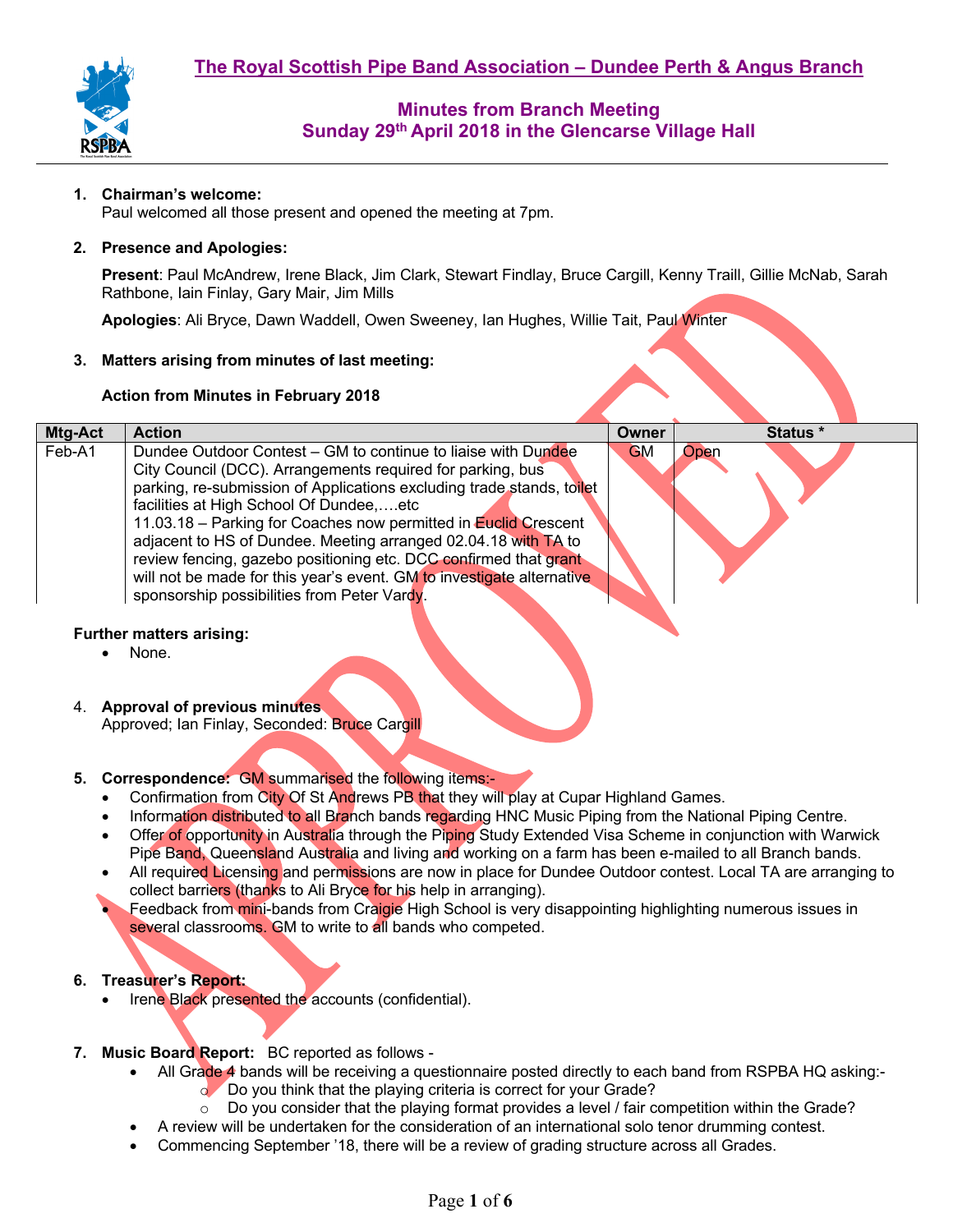

- Consideration will be given once feedback has been received to adjust "Worlds" format by having Grade 1 Qualifiers, all Juvenile competitions and all DM competitions on the Friday. This would be effective from 2020 if approved.
- A review of RSPBA Summer School costs is being undertaken. Costs are currently subsidized by RSPBA.
- **8. Director's Report:** Paul McAndrew reported as follows
	- Bands who are late in returning trophies for all Major and Minor contests should be penalized with fines and ultimately with suspension from all RSPBA contests if any trophy is not returned.
	- There is an ongoing review of RSPBA granting of competition license at Bute and Dundonald Games as they are <60 miles apart.
	- The Adjudicators Panel Management Board (APMB) are considering how best to inform bands what they (the "Adjudicators") are looking / listening for during a performance both from a technicality and musicality perspective. With this in mind it is likely that a re-formatted crit sheet for Grades 3 and 4 will be generated.
	- Branch bands can apply for funding support using the RSPBA registered charity number however bands **must** notify RSPBA HQ that they are doing so.
	- Clarification that bands should receive a receipt, by post, from RSPBA HQ confirming their entry to any Championship.
	- RSPBA HQ will relocate to temporary office accommodation whilst refurbishment of HQ takes place. The "move" will happen between 11<sup>th</sup> and 14<sup>th</sup> May during which time contact with the office will be severely limited.
	- Tenders for the building works at RSPBA HQ are due to be issued mid May.
	- The awarding of location for 2 Majors (UK and European Championships) will be announced soon.

#### **9. Education**

- Dates for the 2018 SQA programme have been set and will be published to all bands in due course.
- The Branch will once again sponsor the piping, snare and tenor novice sections winners from the November 2017 Branch Solos to attend Glasgow 2018 Summer School.

#### **10. Media Report:**

- **Branch Website:** All website change request / input / updates can be emailed at any time to the Branch Secretary
- **Branch Facebook page: This medial format continues to be a successful route for information sharing.** Requests by bands for information onto the Branch Facebook page can be made either directly to Stewart Findlay or via the Branch Secretary.

## **11. AOCB:**

• General Data Protection Regulation (GDPR)

This is a law effective from 25<sup>th</sup> May 2018 that impacts every band. It is a law that replaces existing Data Protection directives and is designed to provide a common approach to data privacy laws across Europe. Noncompliance can results in large fines. Exactly how this will impact bands is not clear as yet. Information so far determined is that the RSPBA are designated a "Controller" whilst each band Secretary is deemed to be a "Processor". As defined by the Act, a "Controller" is the entity that determines the purposes, conditions and means of the processing of personal data, whilst the "processor" is an entity which processes personal data on behalf of the controller.

Band Secretaries should as a minimum, record all personal data handing noting the purpose of the data and dates requested. This is a complex area of law and further information is available from a variety of websites.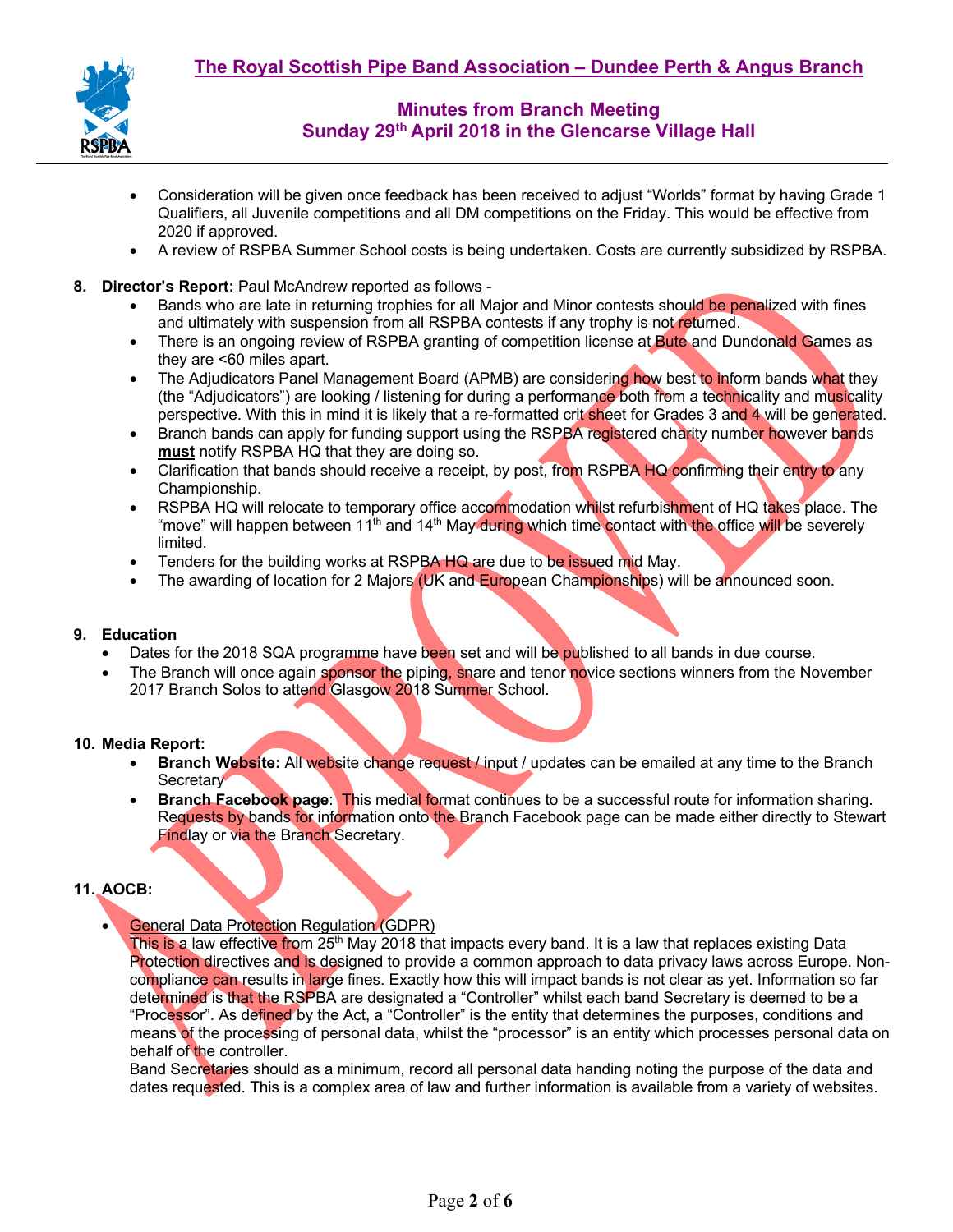

### **12. New Action Items**

| Mtg-Act                                             | <b>Action</b>                                                                                        | <b>Owner</b> | Status * |
|-----------------------------------------------------|------------------------------------------------------------------------------------------------------|--------------|----------|
| Apr-18-01                                           | GM to contact all bands who participated in recent Minibands with<br>respect to school's complaints. | <b>GM</b>    | Open     |
|                                                     | 13. Next Branch Meeting Date(s):                                                                     |              |          |
| 7 <sup>th</sup> October<br>2 <sup>nd</sup> December | <b>Branch Meetings</b>                                                                               |              |          |
| <b>AGM</b><br>4 <sup>th</sup> November              |                                                                                                      |              |          |
|                                                     | The meeting closed at 21:00.                                                                         |              |          |
|                                                     | <b>ARCHIVED ACTIONS</b>                                                                              |              |          |
|                                                     | <b>Actions from minutes in December 2015</b>                                                         |              |          |

| <b>Mtg-Act</b> | <b>Action</b>                                                 | <b>Owner</b> | Status *                           |
|----------------|---------------------------------------------------------------|--------------|------------------------------------|
| Dec-A1         | GM to review wording of potential intro of rules in line with | Gary         | 8.10 CLOSED - uploaded online with |
|                | comments received from Perth & District. Draft rules          |              | branch rules                       |
|                | circulated by GM 30.11.16. 12.3.17 - insufficient time to     |              |                                    |
|                | discuss at previous meeting. PMcA summarised                  |              |                                    |
|                | Constitution states rules to be avail on website; once        |              |                                    |
|                | adopted this will be made available online. Proposed by       |              |                                    |
|                | Bruce Cargill, seconded by Gillie McNab.                      |              |                                    |

# **Actions from minutes in December 2016**

| <b>Mtg-Act</b> | <b>Action</b>                                                                                                                                                                                                                                                                                                                                                                                                                                                                              | Owner | Status *                                                                                                   |
|----------------|--------------------------------------------------------------------------------------------------------------------------------------------------------------------------------------------------------------------------------------------------------------------------------------------------------------------------------------------------------------------------------------------------------------------------------------------------------------------------------------------|-------|------------------------------------------------------------------------------------------------------------|
| Dec-AA3        | Perth Games 13.8. 17 – awaiting conf if event will go ahead<br>as a contest or with guest bands only. GM to approach<br>new Games Secretary to seek clarification; everyone keen<br>to see this contest remain. $12.2.17 - PMcA$ noted the 2018<br>event due to fall on the day before the Worlds. 12.3.17 -<br>GM submitted online enquiry to Games website; awaiting<br>response. Ali Bryce advised of recent meeting outlining<br>proposal to run similar event to last year (no comp). | Gary  | CLOSED. Event did not go ahead.<br>2018 event to take place at an<br>alternative venue (Perth Racecourse). |
| $Dec$ -AA4     | Inclusion of additional column on branch contest<br>spreadsheet to include Major results for comparison<br>exercise. Action Gary Mair to progress spreadsheet update<br>and do a measurement for this year's results.<br>04.02.18 - Branch Championships shall only comprise of<br>minors held within Branch area.                                                                                                                                                                         | Gary  | OPEN $8.10 -$ purely as an exercise to<br>see if we wish to pursue for 2018.<br>04.02.18 - CLOSED          |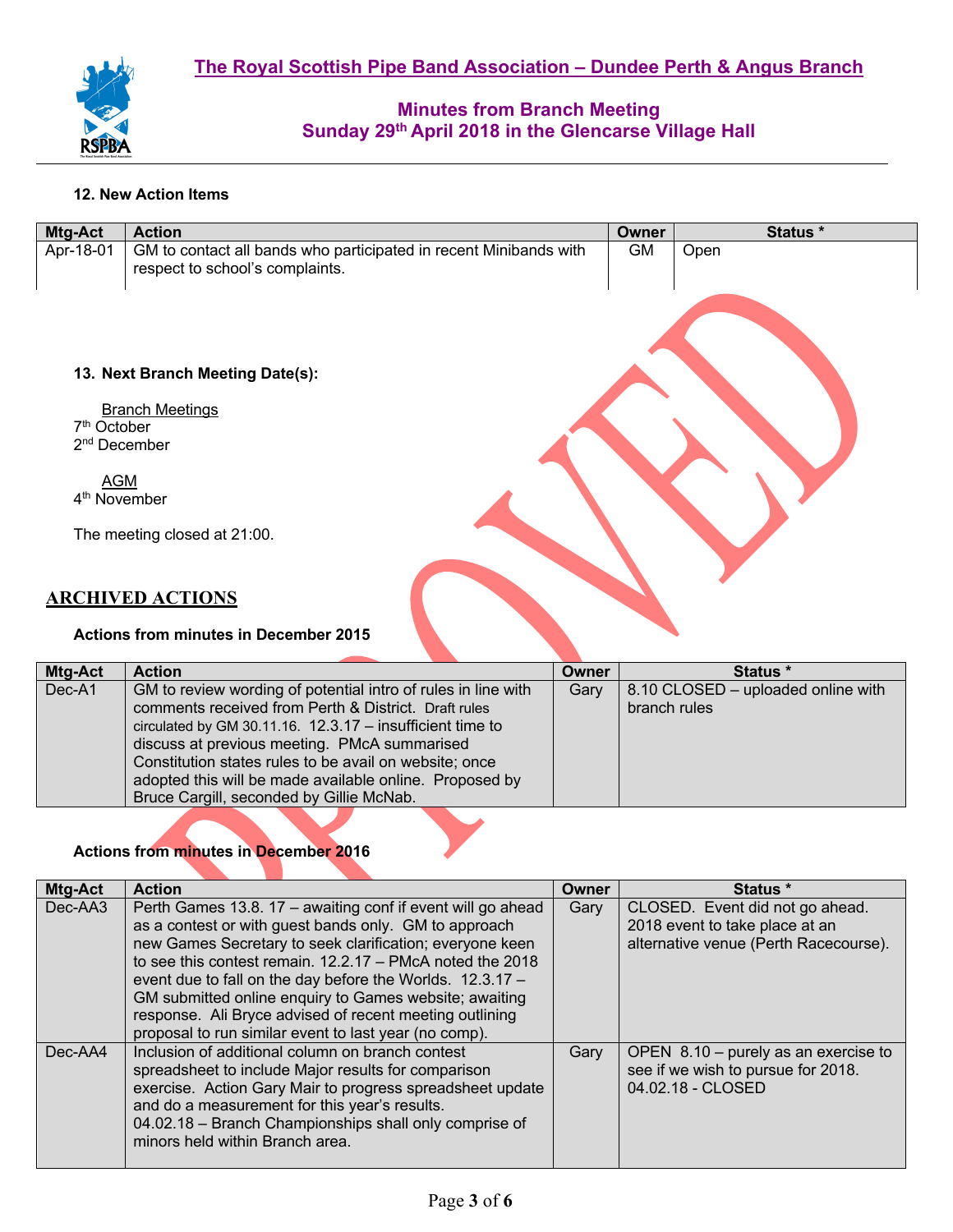

#### **Actions from minutes in March 2017**

| Mtg-Act | <b>Action</b>                                                                                                                                                                                                                                                                                                                                                                                                                                   | Owner                    | Status *      |
|---------|-------------------------------------------------------------------------------------------------------------------------------------------------------------------------------------------------------------------------------------------------------------------------------------------------------------------------------------------------------------------------------------------------------------------------------------------------|--------------------------|---------------|
| Mar-A1  | Dundee Miniband trophy - Gary Mair to obtain from Andrew<br>Downie with a view to sourcing unused shield and have prizewinner<br>names transposed on reverse side / or attempt to straighten.<br>8.10.17 update – returned and awarded again; GM to request from<br>Davidsons Mains to bring to Paisley event. P Brown agreed to<br>sponsor trophy for replacement.<br>11.03.18 - GM to collect trophy from D/Mains at L&B Solos                | <b>GM</b>                | Closed        |
| Mar-A9  | Gary Mair to approach Common Good Fund and ascertain status.<br>8.10.17 update - this was specifically carried out for the Dundee<br>contest and was awarded.                                                                                                                                                                                                                                                                                   | <b>GM</b>                | <b>CLOSED</b> |
| Mar-A12 | Consideration to circulate MAP guidance document to Branch.<br>30.4.17 GM searched under 'Learning' but unable to locate. GM to<br>submit request to HQ (or Paul Brown). PMcA to scan as one<br>document and Jason Lafferty to upload thereafter.<br>8.10.17 update - Paul McAndrew advised unable to locate original<br>MAP document. Issue with copyright previously so was removed<br>from website.                                          | <b>GM</b>                | <b>CLOSED</b> |
| Mar-A13 | Paul McAndrew and Gary Mair to finalise SQA qualifications<br>programme.<br>30.4.17 - GM confirmed email circulated 13.3.17 with dates and<br>initial outline. Awaiting further information from Tam Brown (with a<br>view to possibly compressing to single days rather than whole<br>weekends). GM confirmed numbers required ASAP from each<br>band (with RSPBA band number and instrument stipulated).<br>8.10.17 - SQA programme underway. | <b>PMcA</b><br><b>GM</b> | <b>CLOSED</b> |

# **Actions from Minutes in April 2017**

| <b>Mtg-Act</b> | <b>Action</b>                                                                                                                 | Owner       | Status *      |
|----------------|-------------------------------------------------------------------------------------------------------------------------------|-------------|---------------|
| Apr-A1         | Guidance expected to go online for prescribed tunes.                                                                          | BC.         | <b>CLOSED</b> |
|                |                                                                                                                               |             |               |
| Apr-A2         | World solo drumming qualifier – PMcA to follow-up with Paul Brown<br>re. dates and proposals for 2018.                        | <b>PMcA</b> | <b>CLOSED</b> |
|                | 8.10.17 update – Paul McAndrew confirmed event had moved to                                                                   |             |               |
|                | Kingdom Solos; awaiting confirmation of a date (usually last<br>Saturday in March or first Saturday in April – awaiting venue |             |               |
|                | availability confirmation from Paul Brown).                                                                                   |             |               |
|                | 04.02.18 - date confirmed as 10 <sup>th</sup> March 2018 at Lochgelly High<br>School                                          |             |               |
| Apr-A3         | Child Protection - RSPBA guidance to bands update.                                                                            | <b>PMcA</b> | <b>CLOSED</b> |
|                | 8.10.17 – original action to be closed and new action to be opened                                                            |             |               |
|                | under 'Safe Guarding' to include vulnerable adults.                                                                           |             |               |
|                | 04.02.18 - RSPBA Chief Executive has now signed-off policy;                                                                   |             |               |
|                | RSPBA website now has link to Disclosure Services, an umbrella                                                                |             |               |
|                | body processing Discolsure applications and PVG membership.                                                                   |             |               |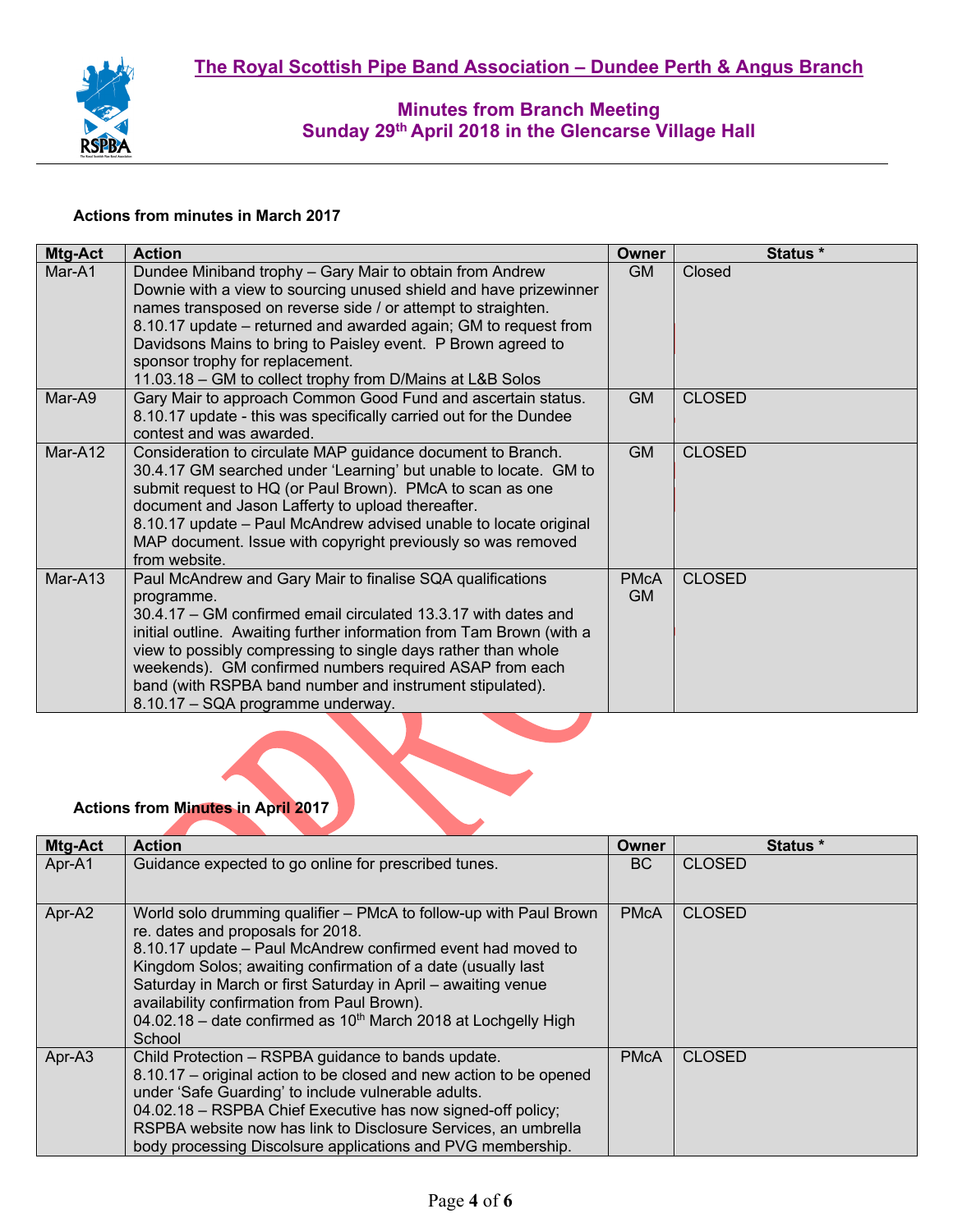

| Apr-A5<br><b>CLOSED</b><br>DPA Branch fund-raising concert – confirmation of date,<br><b>PMcA</b><br>establishment of working group and general update on progress.<br>8.10.17 - No further progression due to lack of venue to date; Fife |
|--------------------------------------------------------------------------------------------------------------------------------------------------------------------------------------------------------------------------------------------|
|                                                                                                                                                                                                                                            |
|                                                                                                                                                                                                                                            |
|                                                                                                                                                                                                                                            |
| Police opting to go to Bucksburn contest instead as we were unable                                                                                                                                                                         |
| to firm up a Saturday date. Paul McAndrew expressed wish to                                                                                                                                                                                |
| revisit for 2018 with a different band (around a Grade 1 band not                                                                                                                                                                          |
| necessarily in the Branch), and look to develop a juvenile concert                                                                                                                                                                         |
| band. Nicola Liddell stated it was Perth and District Pipe Band's                                                                                                                                                                          |
| 125 <sup>th</sup> year next year so would be keen to see them involved. Paul                                                                                                                                                               |
| McAndrew to review dates and approach bands thereafter on                                                                                                                                                                                  |
| shared profit basis.                                                                                                                                                                                                                       |
| 04.02.18 – "Closed" as too many other commitments during 2018.                                                                                                                                                                             |
| AGM (5.11.17) arrangements.<br>Apr-A6<br>GM/P<br><b>CLOSED</b>                                                                                                                                                                             |
| 8.10.17 update - venue: Glencarse, 6.30pm for 7.00pm (6pm<br><b>McA</b>                                                                                                                                                                    |
| committee meeting to take place prior to AGM).                                                                                                                                                                                             |
| 04.02.18 - AGM took place as planned at Glencarse                                                                                                                                                                                          |
| Summary of Mini-band contest feedback on formation etc.<br><b>GM</b><br>Apr-A7<br>CLOSED – to be discussed                                                                                                                                 |
| under 'correspondence'                                                                                                                                                                                                                     |

### **Action from Minutes in October 2017**

| Mtg-Act | <b>Action</b>                                                                                                                                                                                                                            | Owner                    | Status *      |
|---------|------------------------------------------------------------------------------------------------------------------------------------------------------------------------------------------------------------------------------------------|--------------------------|---------------|
| Oct-A1  | Minibands contest - Orkney Pipe Band to perform last to take in to<br>consideration any travel delays.<br>04.02.18 - Online entries now available; awaiting Orkney entry.                                                                | <b>GM</b>                | <b>CLOSED</b> |
| Oct-A2  | Dundee Contest - awaiting confirmation of 2018 event from<br>Dundee City Council, including update on grant application.<br>04.02.18 - online entry now available.                                                                       | <b>PMcA</b><br><b>GM</b> | <b>CLOSED</b> |
| Oct-A3  | 2017 event cancellations - Gary Mair to write to bands who are<br>entitled to refunds.<br>11.03.18 - Irene Black has refunds organized.                                                                                                  | <b>GM</b>                | <b>CLOSED</b> |
| Oct-A4  | Gary Mair to write to the RSPBA HQ to request Grade 4A and 4B<br>splits for 2018 season at Branch competitions.<br>04.02.18 - letter submitted to RSPBA HQ; MB approval confirmed<br>at February '18 meeting.                            | <b>GM</b>                | <b>CLOSED</b> |
| Oct-A5  | Any band wishing to be considered for regarding should write to<br>Bruce Cargill prior to 18.11.17 (ideally by the Monday prior to this)<br>in advance of the next Music Board meeting.<br>04.02.18 - MB confirmed no requests received. | <b>ALL</b>               | <b>CLOSED</b> |
| Oct-A6  | Board minutes to be made available online on Branch website.<br>11.03.18 - Paul McAndrew arranging.                                                                                                                                      | <b>PMcA</b>              | <b>CLOSED</b> |
| Oct-A7  | Branch SCQF tutor training - Gary Mair to share grid to Branch<br>bands<br>04.02.18 - Action completed.                                                                                                                                  | <b>GM</b>                | <b>CLOSED</b> |
| Oct-A8  | Gary Mair to provide details of Branch SQA programme to Sarah<br>Rathbone.<br>04.02.18 - Action completed                                                                                                                                | <b>GM</b>                | <b>CLOSED</b> |
| Oct-A9  | Summer school - Irene Black to send Gary Mair Paypal receipt link<br>for refund query.<br>04.02.18 - Action completed.                                                                                                                   | IB/GM                    | <b>CLOSED</b> |
| Oct-A10 | Education – what do members want to see in terms of Education in<br>the Branch?<br>04.02.18 - Action completed                                                                                                                           | <b>ALL</b>               | <b>CLOSED</b> |